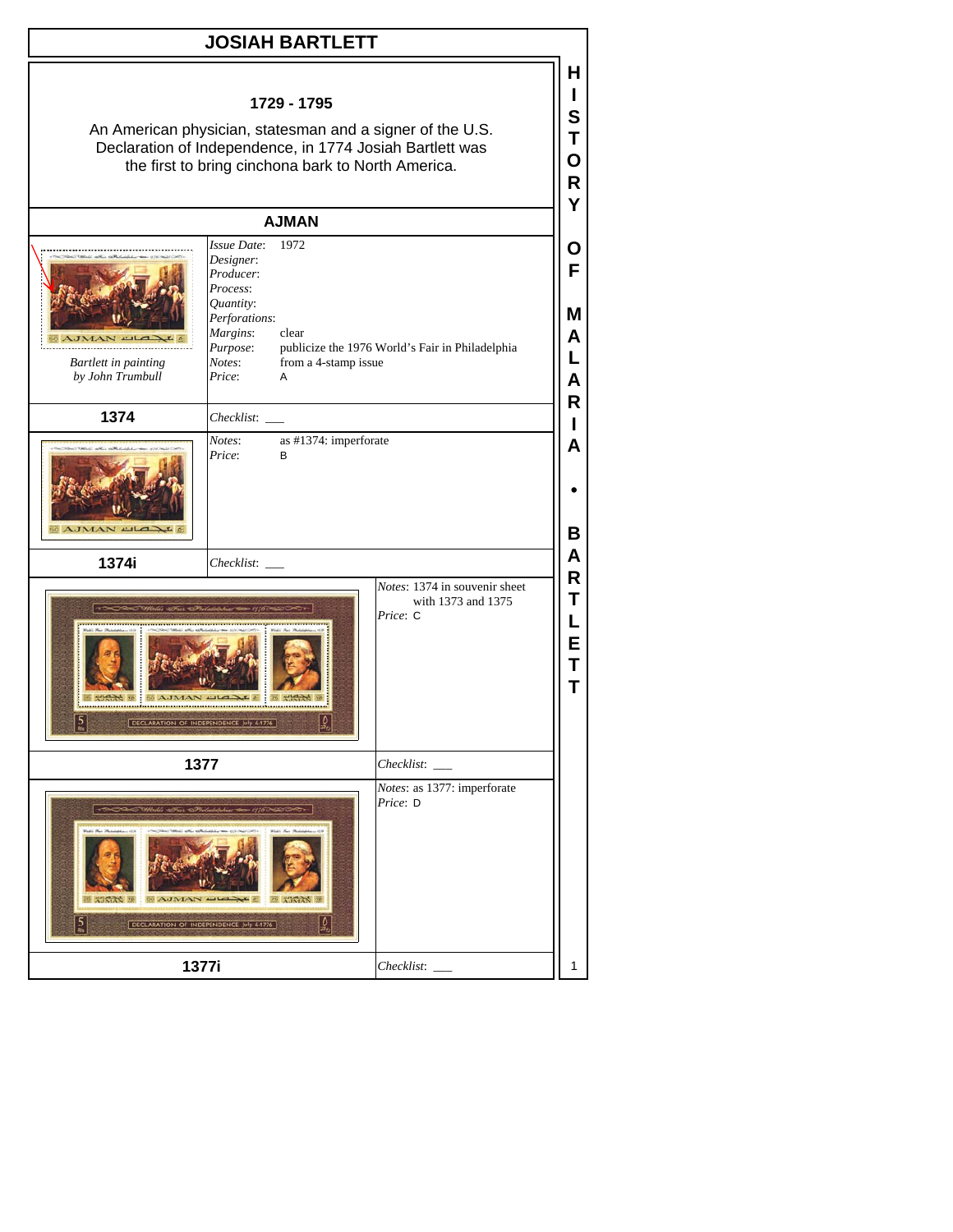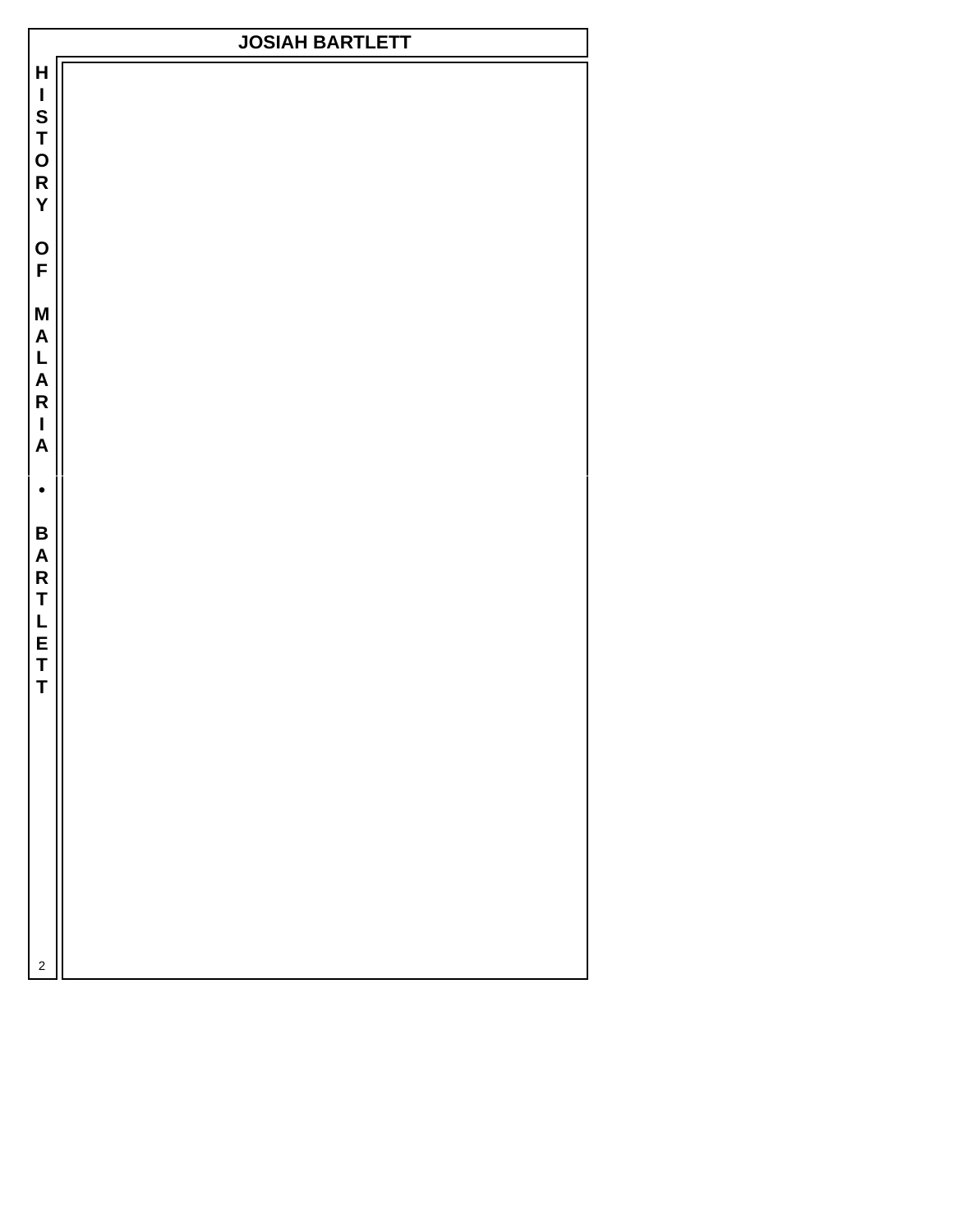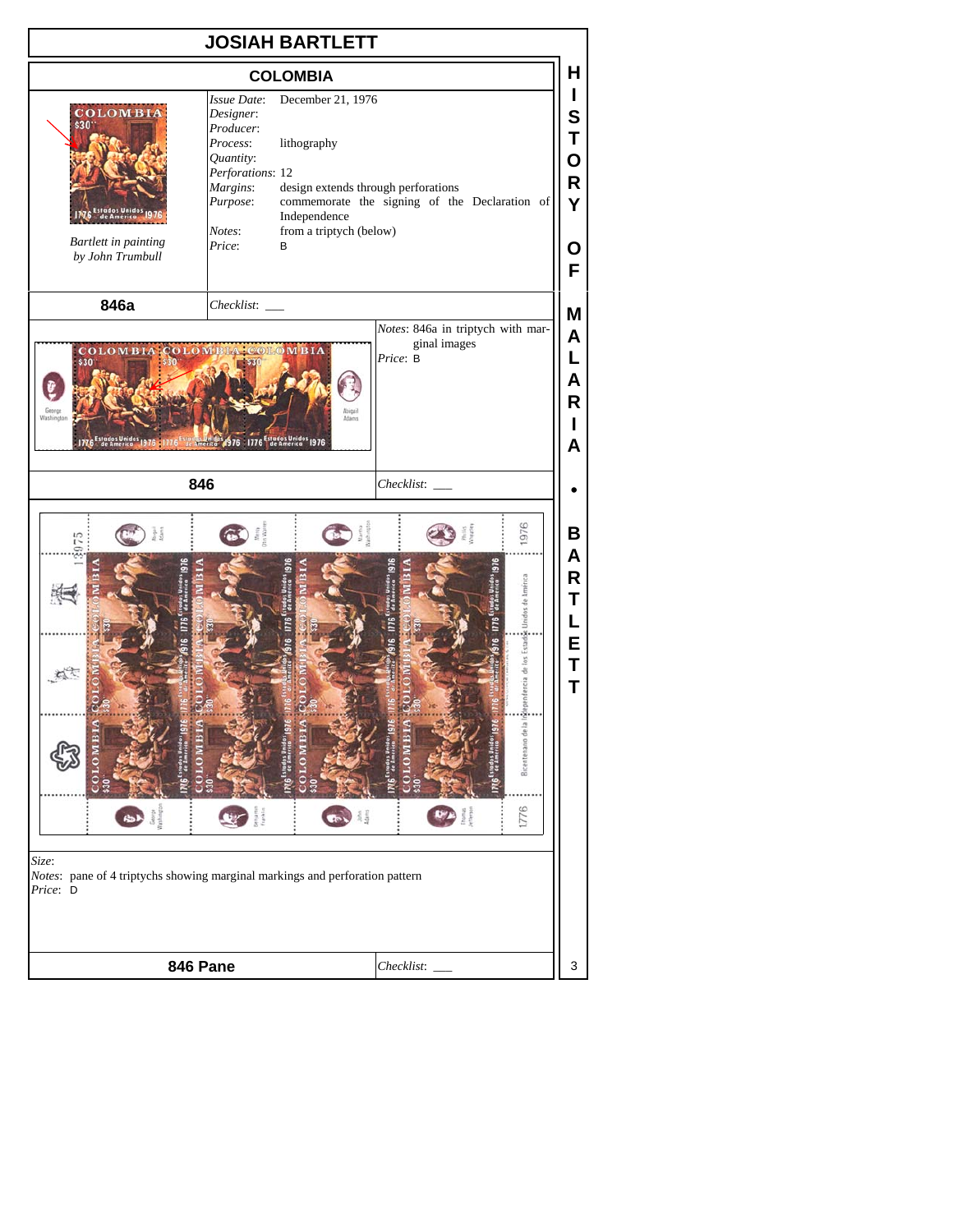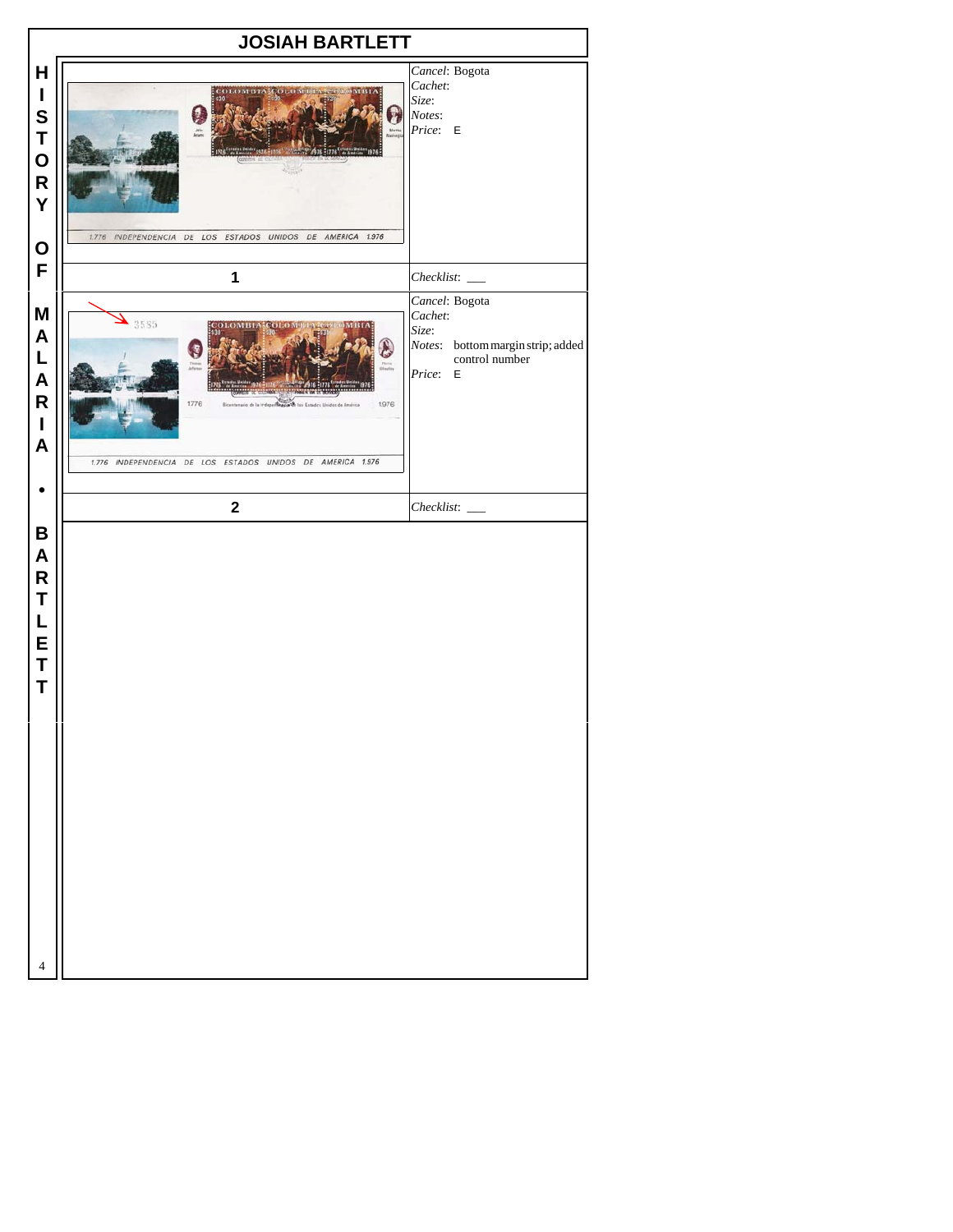|                                                                                                                                                                                                                  | <b>JOSIAH BARTLETT</b>                                                                                                                                                                                                                                  |
|------------------------------------------------------------------------------------------------------------------------------------------------------------------------------------------------------------------|---------------------------------------------------------------------------------------------------------------------------------------------------------------------------------------------------------------------------------------------------------|
| <b>ROMANIA</b>                                                                                                                                                                                                   | Н                                                                                                                                                                                                                                                       |
| Issue Date:<br>Designer:<br>Producer:<br>Process:<br>BICENTENARUL RE<br><b>IEL AMERICANE</b><br>Quantity:<br>Purpose:<br>Notes:<br>Price:<br>EX<br><b>Interph</b><br>76<br>Bartlett in painting by John Trumbull | L<br>January 25, 1976<br>S<br>Τ<br>photogravure<br>O<br>Perforations: 131/2<br>R<br>commemorate the signing of the<br>Declaration of Independence<br>Y<br>accompanied a 6-stamp issue<br>commemorating the American<br>bicentennial<br>O<br>В<br>F<br>Μ |
| 2609<br>Checklist:                                                                                                                                                                                               | A<br>L                                                                                                                                                                                                                                                  |
|                                                                                                                                                                                                                  | Α<br>R<br>ı<br>A                                                                                                                                                                                                                                        |
|                                                                                                                                                                                                                  |                                                                                                                                                                                                                                                         |
|                                                                                                                                                                                                                  | В<br>Α<br>R<br>Τ<br>L<br>E<br>Т<br>Т                                                                                                                                                                                                                    |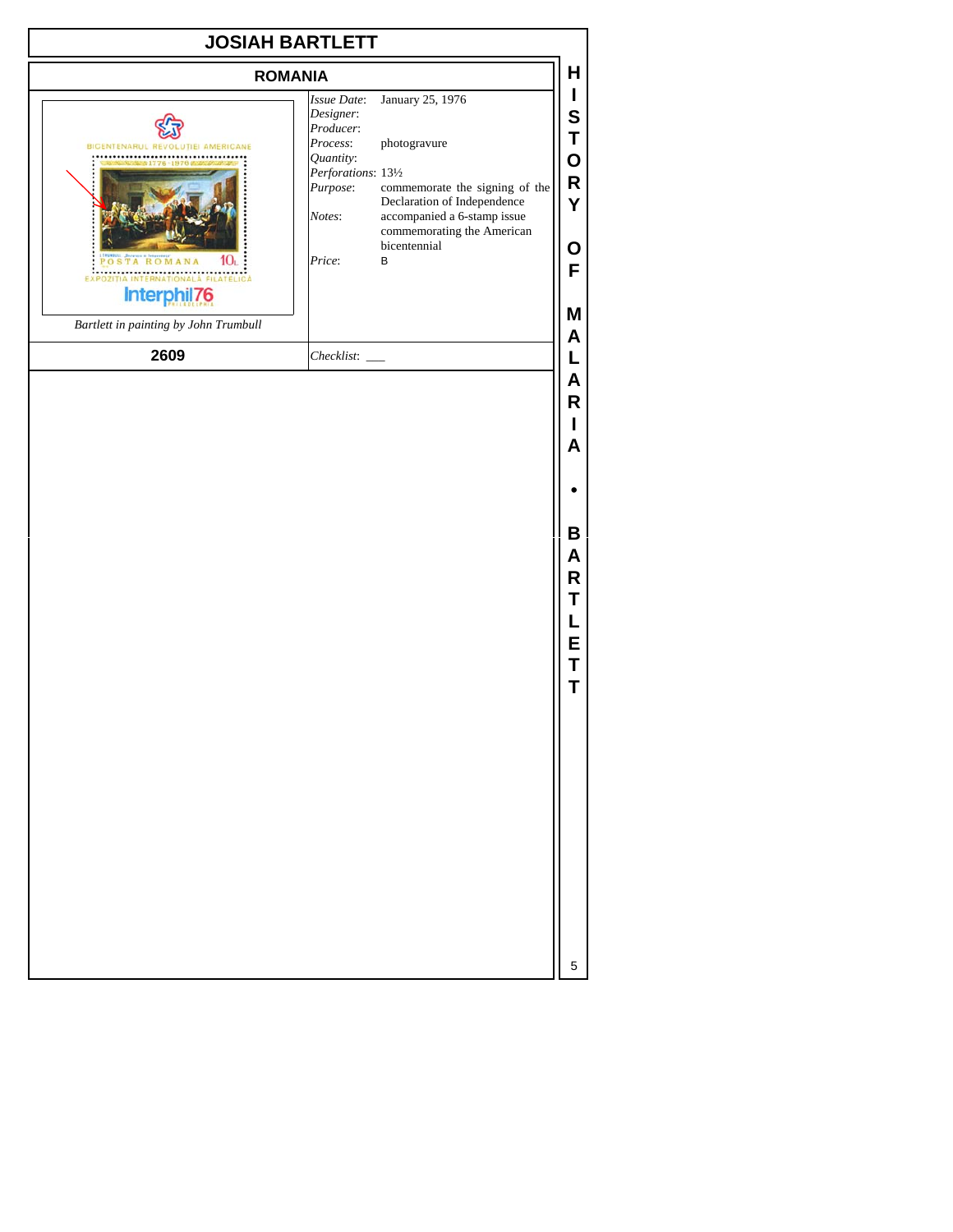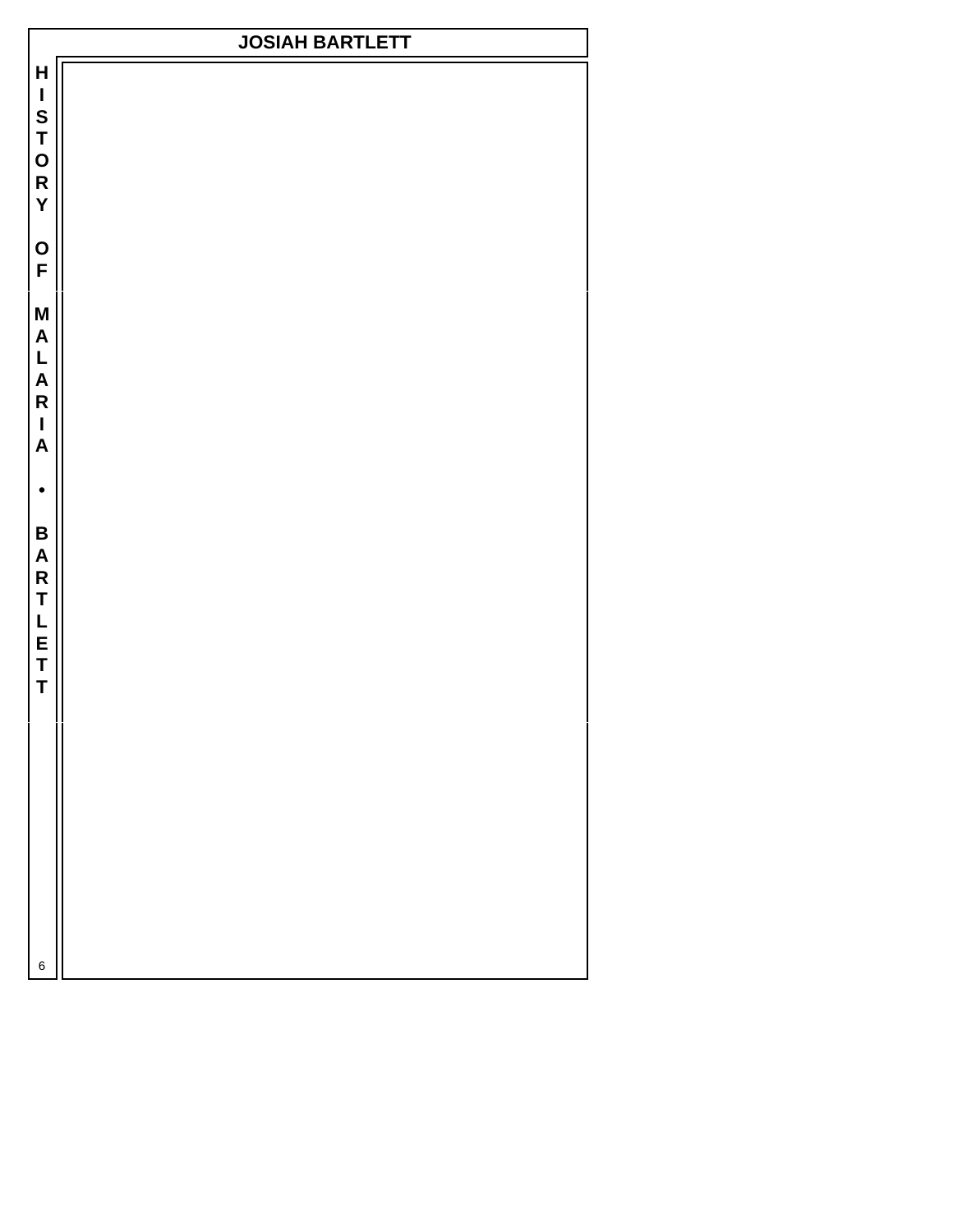|                                                                                     |                                                                                                            | <b>JOSIAH BARTLETT</b>                                                                                                                                                                                                                                         |                                      |
|-------------------------------------------------------------------------------------|------------------------------------------------------------------------------------------------------------|----------------------------------------------------------------------------------------------------------------------------------------------------------------------------------------------------------------------------------------------------------------|--------------------------------------|
|                                                                                     |                                                                                                            | <b>TONGA</b>                                                                                                                                                                                                                                                   | H                                    |
| \$1.00<br>TÓNGA<br>Bartlett and other signers of<br>the Declaration of Independence | Issue Date:<br>Designer:<br>Producer:<br>Process:<br>Quantity:<br>Margins:<br>Purpose:<br>Notes:<br>Price: | May 26, 1976<br>lithography<br>Perforations: none: die cut self-adhesive with backing<br>clear<br>recognize Bartlett as a signer of the Declaration of<br>Independence<br>from a 13-stamp issue featuring signers of the Declara-<br>tion of Independence<br>С | I<br>S<br>Τ<br>O<br>R<br>Y<br>O<br>F |
| C198                                                                                | Checklist:                                                                                                 | unused __ used __ fdc __ other _                                                                                                                                                                                                                               | Μ<br>A                               |
|                                                                                     |                                                                                                            |                                                                                                                                                                                                                                                                | L<br>Α<br>R<br>A                     |
|                                                                                     |                                                                                                            |                                                                                                                                                                                                                                                                | В<br>A<br>R<br>Τ<br>L<br>E<br>Τ<br>Т |
|                                                                                     |                                                                                                            |                                                                                                                                                                                                                                                                |                                      |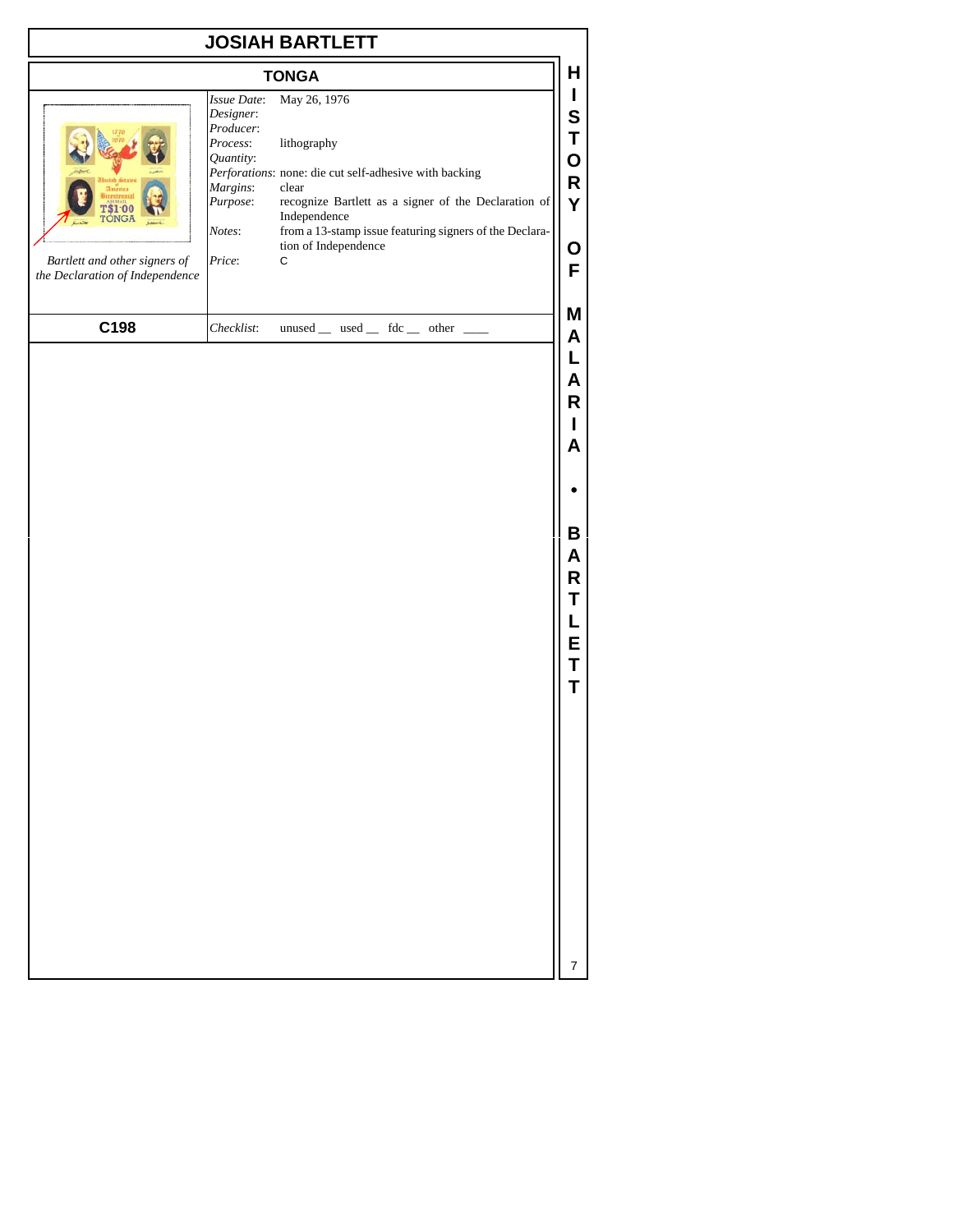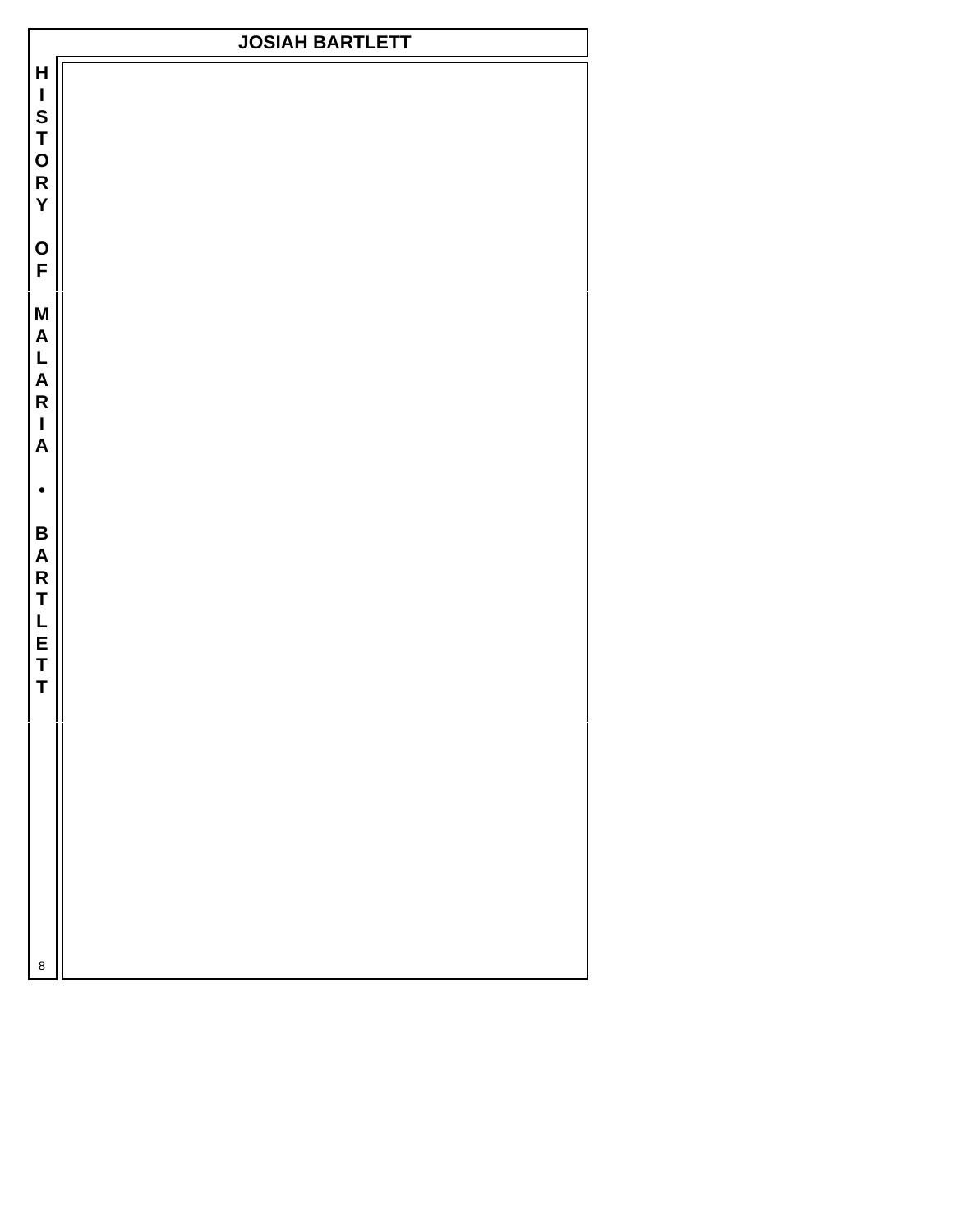|                                                                                                                                                                                                         |                                                                                                                                       | <b>JOSIAH BARTLETT</b>                                                                                                                                                                                                      |                                 |  |
|---------------------------------------------------------------------------------------------------------------------------------------------------------------------------------------------------------|---------------------------------------------------------------------------------------------------------------------------------------|-----------------------------------------------------------------------------------------------------------------------------------------------------------------------------------------------------------------------------|---------------------------------|--|
|                                                                                                                                                                                                         |                                                                                                                                       | <b>UNITED STATES</b>                                                                                                                                                                                                        | Н                               |  |
| POSTTOL<br>Bartlett in painting<br>by John Trumbull                                                                                                                                                     | <b>Issue Date:</b><br>Designer:<br>Producer:<br>Process:<br>Quantity:<br>Perforations: 12<br>Margins:<br>Purpose:<br>Notes:<br>Price: | 1869<br>National Bank Note Co.<br>engraved<br>grill<br>clear<br>commemorate the signing of the Declaration of<br>Independence<br>with $9\frac{1}{2}x9$ mm grill; from a 10-stamp issue featuring<br>Americana subjects<br>J | L<br>S<br>Т<br>O<br>R<br>Y<br>Ο |  |
| 120                                                                                                                                                                                                     | Checklist:                                                                                                                            | unused __ used __ fdc __ other ___                                                                                                                                                                                          | F                               |  |
| $\left( 0\right)$ position (s)                                                                                                                                                                          | Notes:<br>Price:                                                                                                                      | as above: proof on paper; numerous proof types on<br>various papers and cardstock exist in issued and other<br>colors<br>G (as shown)                                                                                       | Μ<br>A<br>L<br>А<br>R           |  |
| 120P                                                                                                                                                                                                    |                                                                                                                                       |                                                                                                                                                                                                                             | Α                               |  |
|                                                                                                                                                                                                         | <i>Issue Date:</i><br>Notes:<br>Price:                                                                                                | 1875<br>as #120: re-issue without grill<br>J                                                                                                                                                                                | в                               |  |
| 130                                                                                                                                                                                                     | Checklist:                                                                                                                            | unused $\_\$ used $\_\$ fdc $\_\$ other $\_\_$                                                                                                                                                                              | Α<br>R                          |  |
| Т<br>L<br>EXPORT CONTROL<br>E<br>Т<br>т<br>RIGAW<br><u>GLAVISATION OF ITADE BEADENCE</u><br>165 x 91 mm<br>Size:<br>Notes: design of #120 and 130 reproduced on souvenir card prepared for STAMPEX 1976 |                                                                                                                                       |                                                                                                                                                                                                                             |                                 |  |
| Price: B                                                                                                                                                                                                |                                                                                                                                       |                                                                                                                                                                                                                             | 9                               |  |
|                                                                                                                                                                                                         | RM <sub>1</sub><br>Checklist:                                                                                                         |                                                                                                                                                                                                                             |                                 |  |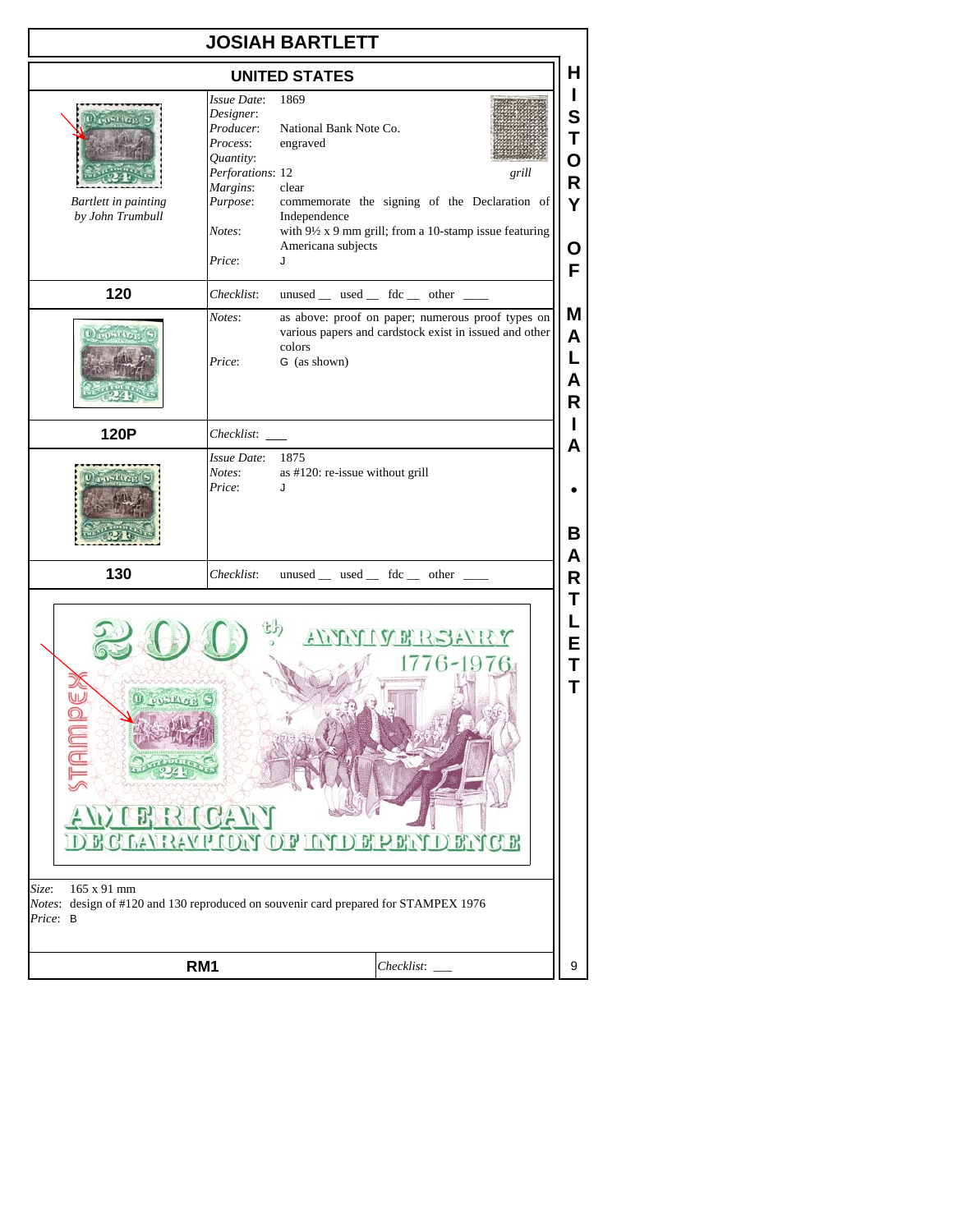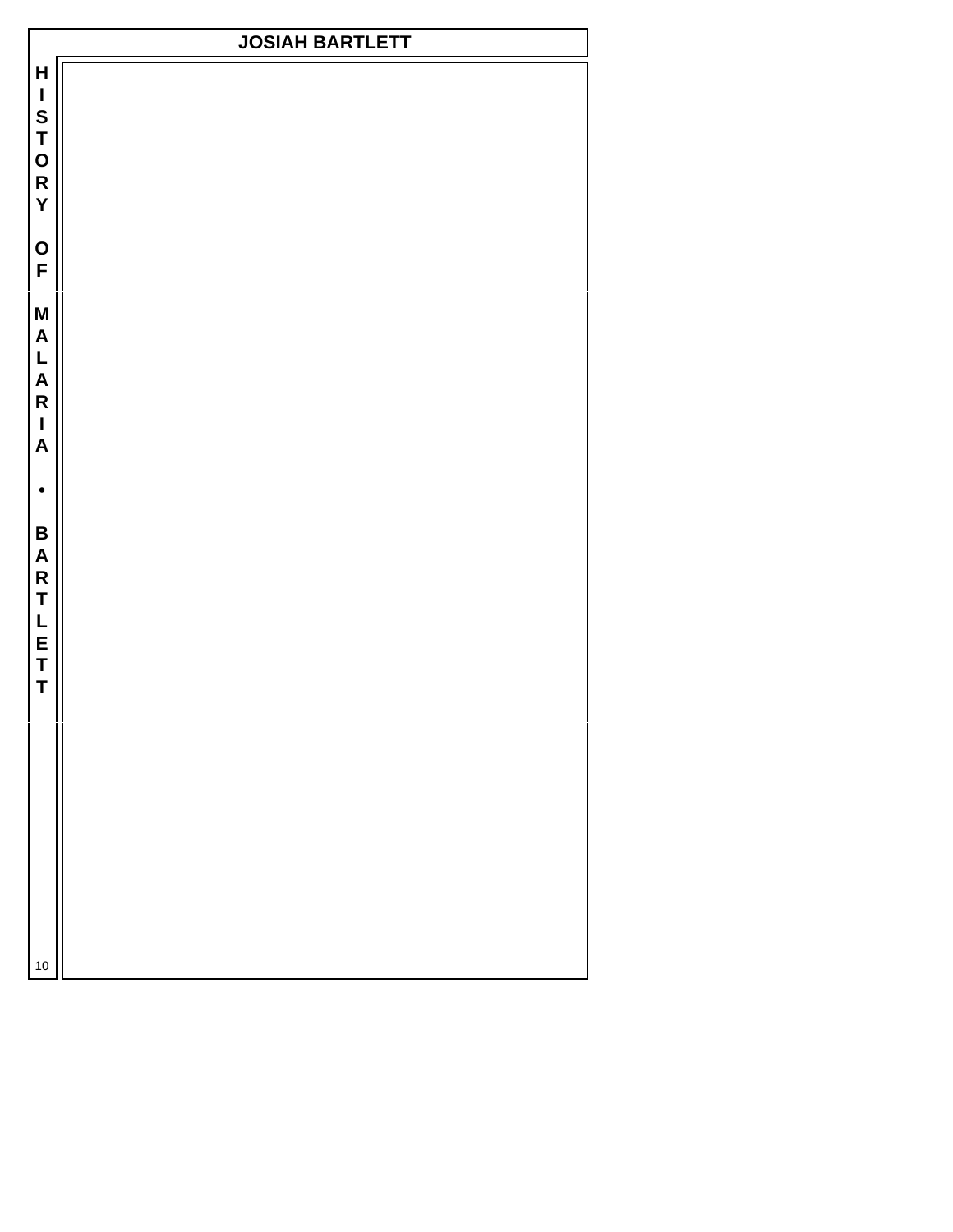## **JOSIAH BARTLETT** *Issue Date*: July 4, 1976 **H** *Designer*: **I** *Producer*: *Process*: photogravure **S** *Quantity*: **T** *Perforations*: 14 **O** *Margins*: clear *Purpose*: commemorate the signing of the Declaration of **R** Independence *Notes*: from a se-tenant strip of 4 stamp designs **Y JULY 4,1776** *Price*: A *Bartlett in painting* **O** *by John Trumbull* **F 1691**  $Checklist:$   $unused$   $used$   $fdc$  other **M** *Notes*: #1691 in se-tenant strip of **A** 4 with other values from **L** issue **Contract of the contract** *Price*: B **A R I A** JULY 4,1776 : JULY 4,1776 : JULY 4,1776 : JULY 4,1776 **• 1694a** *Checklist*: \_\_\_ *Cancel*: Philadelphia **B** *Cachet*: Aristocrats CONGRESS Av **A** e o se estas any a est<br>or unaniment Peclaration<br>States of "Muterica *Size*: *Notes*: **R** *Price*: B **T**  $51/1N$ 4.1776 JULY 4,1776 JULY 4,1776 **L** 7 Ξ FIRST DAY OF ISSUE **E T SADELPA T**  $\frac{301}{4}$ FIRST DAY OF ISSUE  $18104$ **1** *Checklist*: \_\_\_ *Cancel*: Philadelphia *Cachet*: ArtCraft *Size*: *Notes*: *Price*: B  $1.1276$ 10 N.4.1776 JULY 4.1776 JULY 4,1776  $\frac{16}{2}$ FIRST DAY OF ISSUE  $1376$  $J_{B10}h$ Aun Arbor, Michigan 48105 rudependence **2** *Checklist*: \_\_\_ 11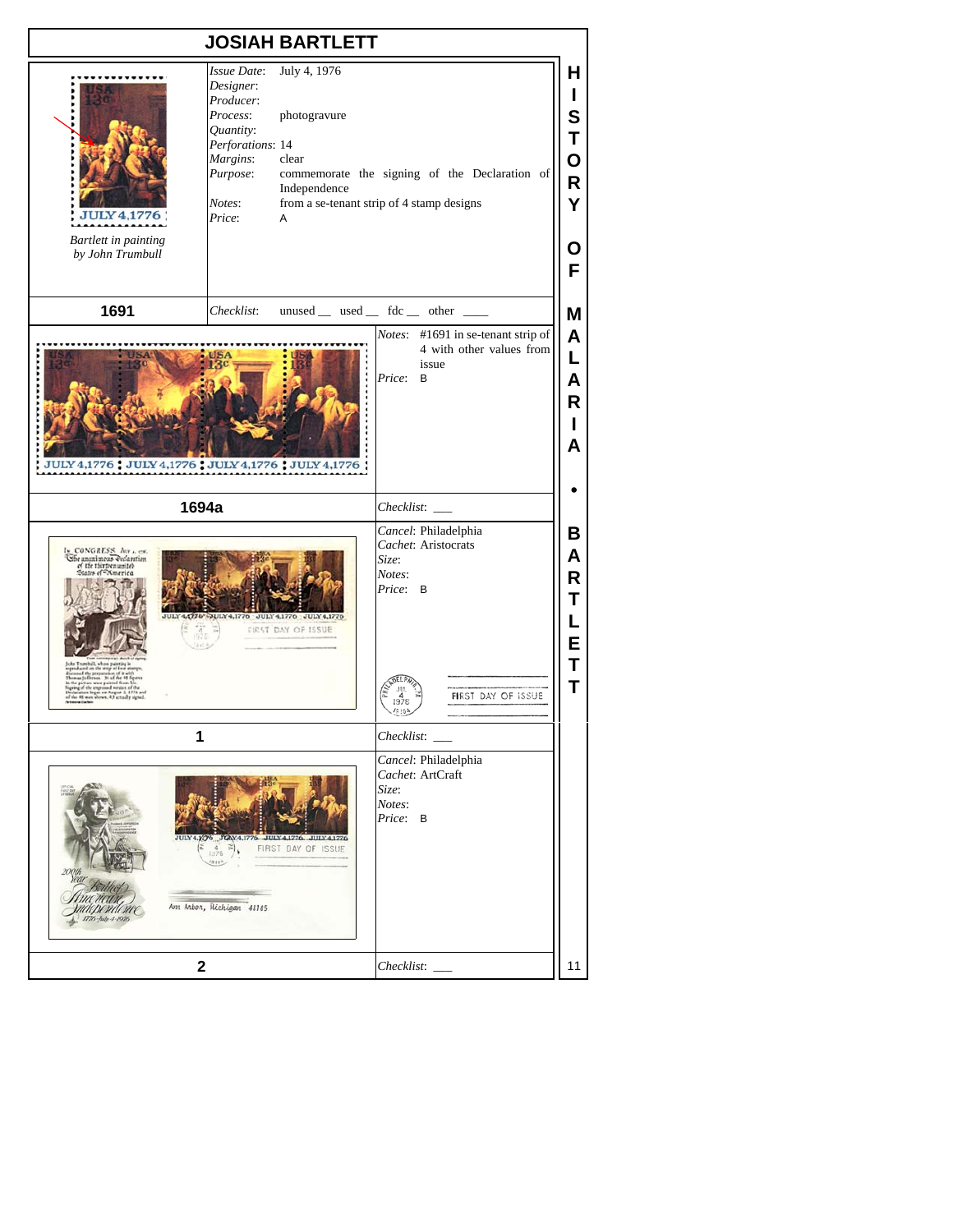|                                                            | <b>JOSIAH BARTLETT</b>                                                                                                                                                                                   |                                                                                                 |
|------------------------------------------------------------|----------------------------------------------------------------------------------------------------------------------------------------------------------------------------------------------------------|-------------------------------------------------------------------------------------------------|
| Н<br>L<br>S<br>Τ<br>O<br>$\mathsf{R}$<br>Ý                 | <b>Image Not Available</b>                                                                                                                                                                               | Cancel: Philadelphia<br>Cachet: ArtCraft<br>Size:<br>Notes: #1691 only<br>Price: B              |
| Ο<br>F                                                     |                                                                                                                                                                                                          |                                                                                                 |
|                                                            | $\mathbf{3}$                                                                                                                                                                                             | Checklist:                                                                                      |
| M<br>A<br>L<br>A<br>R<br>Α                                 | DFFICIAL FIRST DAY OF ISSUE<br>Y4,1776 JULY 4,1776 JULY 4,1776<br>FIRST DAY OF ISSUE<br>200th<br>anniversary<br>birth of<br>American<br>Independence<br>1776 - JULY 4 - 1976<br>ration                   | Cancel: Philadelphia<br>Cachet: ArtCraft<br>Size:<br>Notes:<br>Price: B                         |
|                                                            | 4                                                                                                                                                                                                        | Checklist:                                                                                      |
| В<br>A<br>$\overline{\mathsf{R}}$<br>T<br>L<br>E<br>Τ<br>Τ | OFFICIAL FIRST DAY OF ISSUE<br>IULY 4 1776<br>JULY 64770 0ULY 61776 JULY 4,1776<br>8 37563<br>37488<br>37487<br>200th<br>anniversary<br>birth of<br>American<br>Independence<br>1776 - JULY 4 - 1976     | Cancel: Philadelphia<br>Cachet: ArtCraft<br>Size:<br>Notes: plate number strip of 4<br>Price: B |
|                                                            | 5                                                                                                                                                                                                        |                                                                                                 |
|                                                            | Signing of the Occlaration<br>of Judependence<br>Sidiy 4.1778<br>JULY 4,1776<br>JURN 4.1776 AULY 4,1776<br>JULY 4,1776<br>JULY 4,1776 JULY 4,1776 JULY 4,177<br><b>JULY 4.1776</b><br>First Day of Issue | Cancel: Philadelphia<br>Cachet: Artmaster<br>Size:<br>Notes: 2 strips of 4<br>Price:<br>В       |
| 12                                                         | 6                                                                                                                                                                                                        | Checklist:                                                                                      |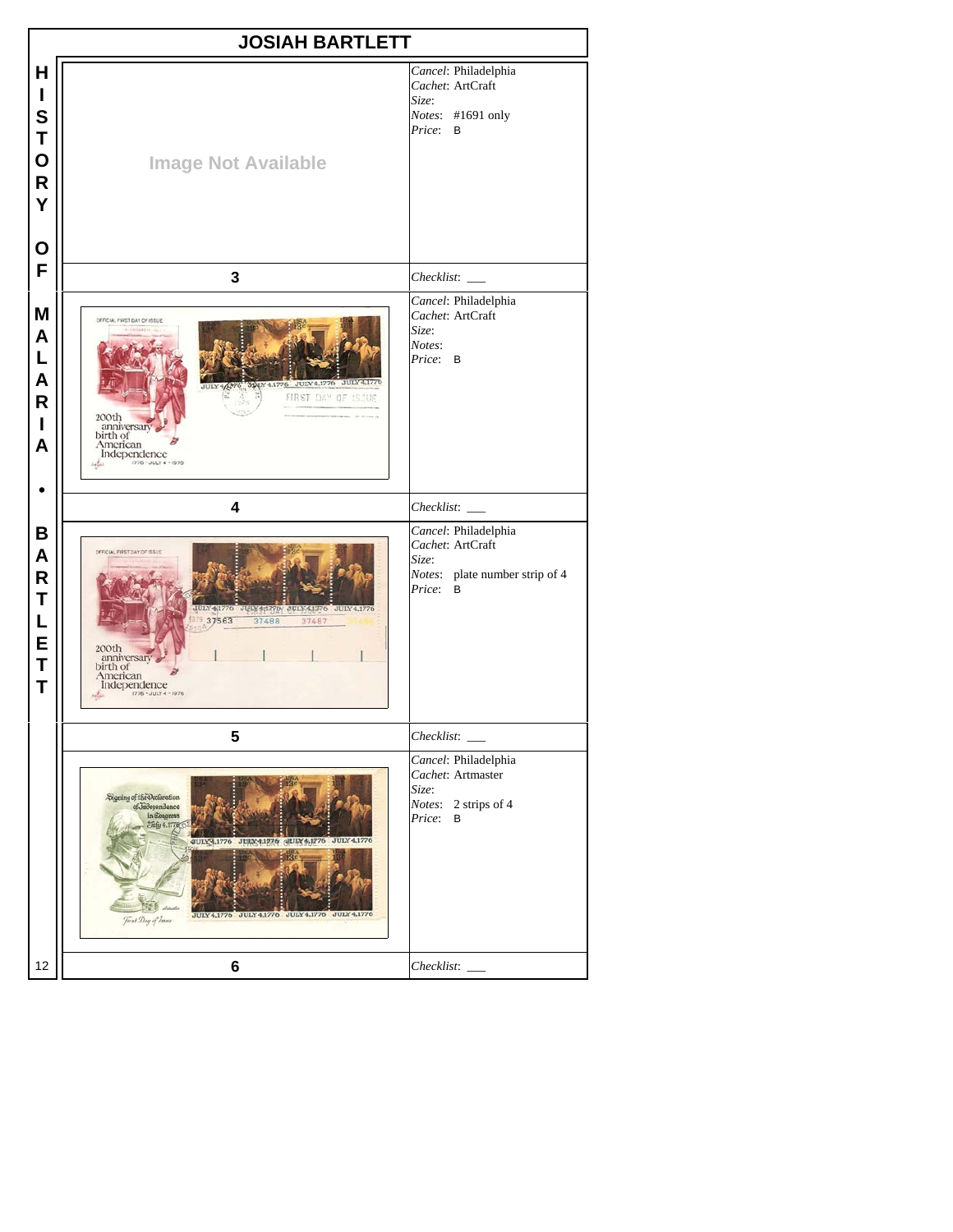| Cancel: Philadelphia<br>Cachet: Artmaster<br>Size:<br>Signing of the Occlaration<br>Notes: 2 strips of 4<br>of Judependence<br>In Congress<br>Price:<br>B<br>Skifu 4.1778<br>JULY 1776 JULY 1.1776 SULY 4,1776 JULY 4,177<br>JULY 4,1776 JULY 4,1776 JULY 4,1776 JULY 4,177<br>First Day of Issue<br>Ο<br>7<br>Checklist:<br>Cancel: Philadelphia<br>Cachet: Boerger<br>165 x 92 mm<br>Size:<br>Notes:<br>Price: C<br>ULV4,1776 JULY4,1776 JULY4,1776 JULY4,1776<br>JUL<br>FIRST DAY OF ISSUE<br>1976<br>(910)<br><b>Bicentennial</b><br>The American Revolution<br>8<br>Checklist:<br>Cancel: Philadelphia<br>Cachet: Cachet Craft (Boll)<br>Size:<br>Notes:<br>Our National flag<br>Price: C<br>The Stars and Stripes,<br>ULY 4,1226  JULY 4,1226.<br>JUIX4.17<br>Old Glory<br>FIRST DAY OF ISSUE<br>9<br>Checklist:<br>Cancel: Philadelphia<br>Cachet: Colorano<br><b>The Declaration</b><br>of Independence<br>Size:<br><b><i><b><i><u>A ROCKWAY KATANA (A ROCK)</u></i></b></i></b><br>Notes:<br>Price: C<br>4.1270; UULY 4.1776 JULY 4.17<br>$\frac{4\pi}{375}$<br>FIRST DAY OF ISSUE<br>Colorano "Lita" Cacheto<br>First Day of Force<br>10<br>Checklist: | <b>JOSIAH BARTLETT</b> |                                 |  |
|------------------------------------------------------------------------------------------------------------------------------------------------------------------------------------------------------------------------------------------------------------------------------------------------------------------------------------------------------------------------------------------------------------------------------------------------------------------------------------------------------------------------------------------------------------------------------------------------------------------------------------------------------------------------------------------------------------------------------------------------------------------------------------------------------------------------------------------------------------------------------------------------------------------------------------------------------------------------------------------------------------------------------------------------------------------------------------------------------------------------------------------------------------------|------------------------|---------------------------------|--|
|                                                                                                                                                                                                                                                                                                                                                                                                                                                                                                                                                                                                                                                                                                                                                                                                                                                                                                                                                                                                                                                                                                                                                                  |                        | н<br>S<br>Т<br>O<br>R<br>Y      |  |
|                                                                                                                                                                                                                                                                                                                                                                                                                                                                                                                                                                                                                                                                                                                                                                                                                                                                                                                                                                                                                                                                                                                                                                  |                        | F                               |  |
|                                                                                                                                                                                                                                                                                                                                                                                                                                                                                                                                                                                                                                                                                                                                                                                                                                                                                                                                                                                                                                                                                                                                                                  |                        | Μ<br>Α<br>L<br>Α<br>R<br>A      |  |
|                                                                                                                                                                                                                                                                                                                                                                                                                                                                                                                                                                                                                                                                                                                                                                                                                                                                                                                                                                                                                                                                                                                                                                  |                        |                                 |  |
|                                                                                                                                                                                                                                                                                                                                                                                                                                                                                                                                                                                                                                                                                                                                                                                                                                                                                                                                                                                                                                                                                                                                                                  |                        | В<br>A<br>R<br>T<br>E<br>Τ<br>Т |  |
|                                                                                                                                                                                                                                                                                                                                                                                                                                                                                                                                                                                                                                                                                                                                                                                                                                                                                                                                                                                                                                                                                                                                                                  |                        |                                 |  |
|                                                                                                                                                                                                                                                                                                                                                                                                                                                                                                                                                                                                                                                                                                                                                                                                                                                                                                                                                                                                                                                                                                                                                                  |                        |                                 |  |
|                                                                                                                                                                                                                                                                                                                                                                                                                                                                                                                                                                                                                                                                                                                                                                                                                                                                                                                                                                                                                                                                                                                                                                  |                        | 13                              |  |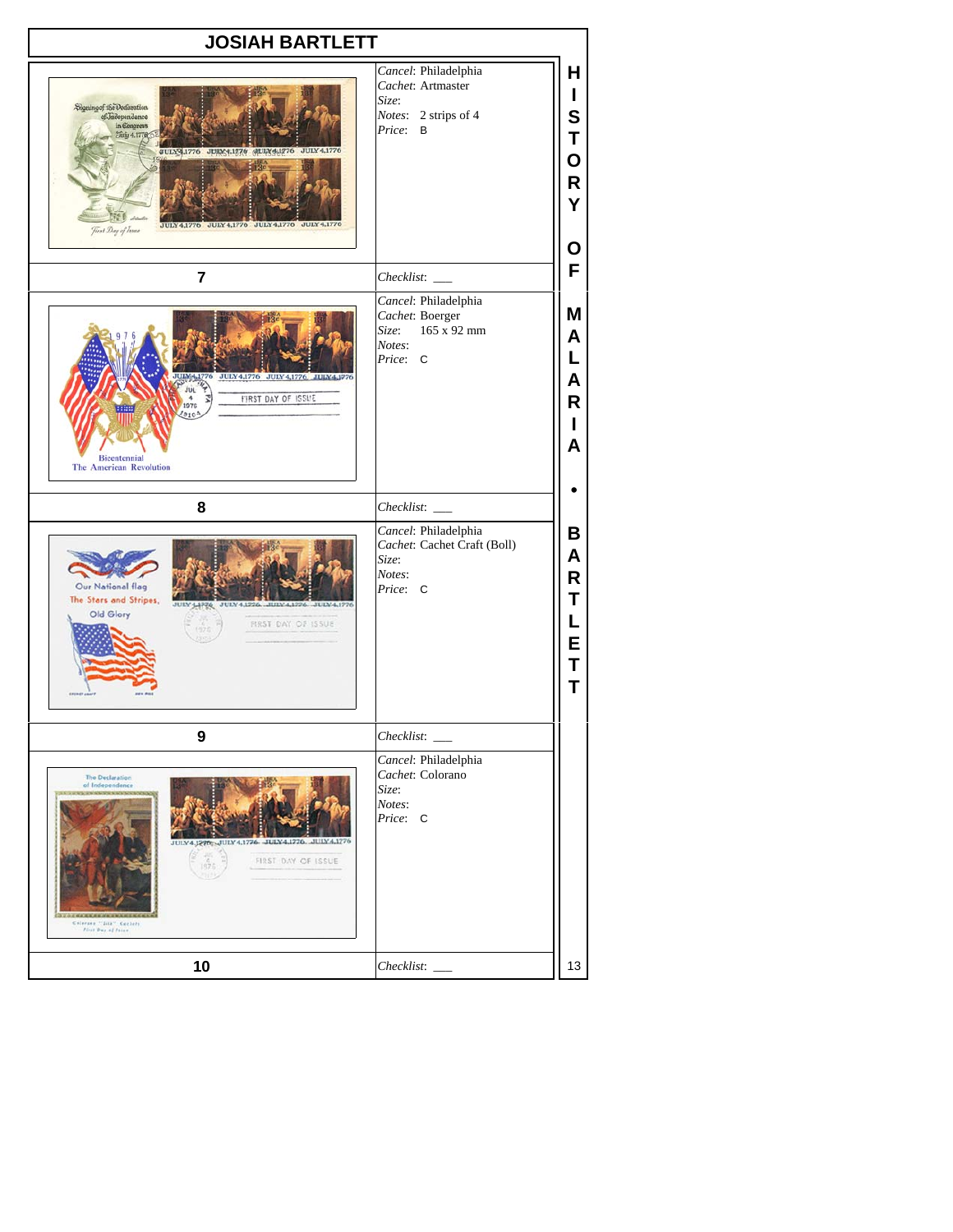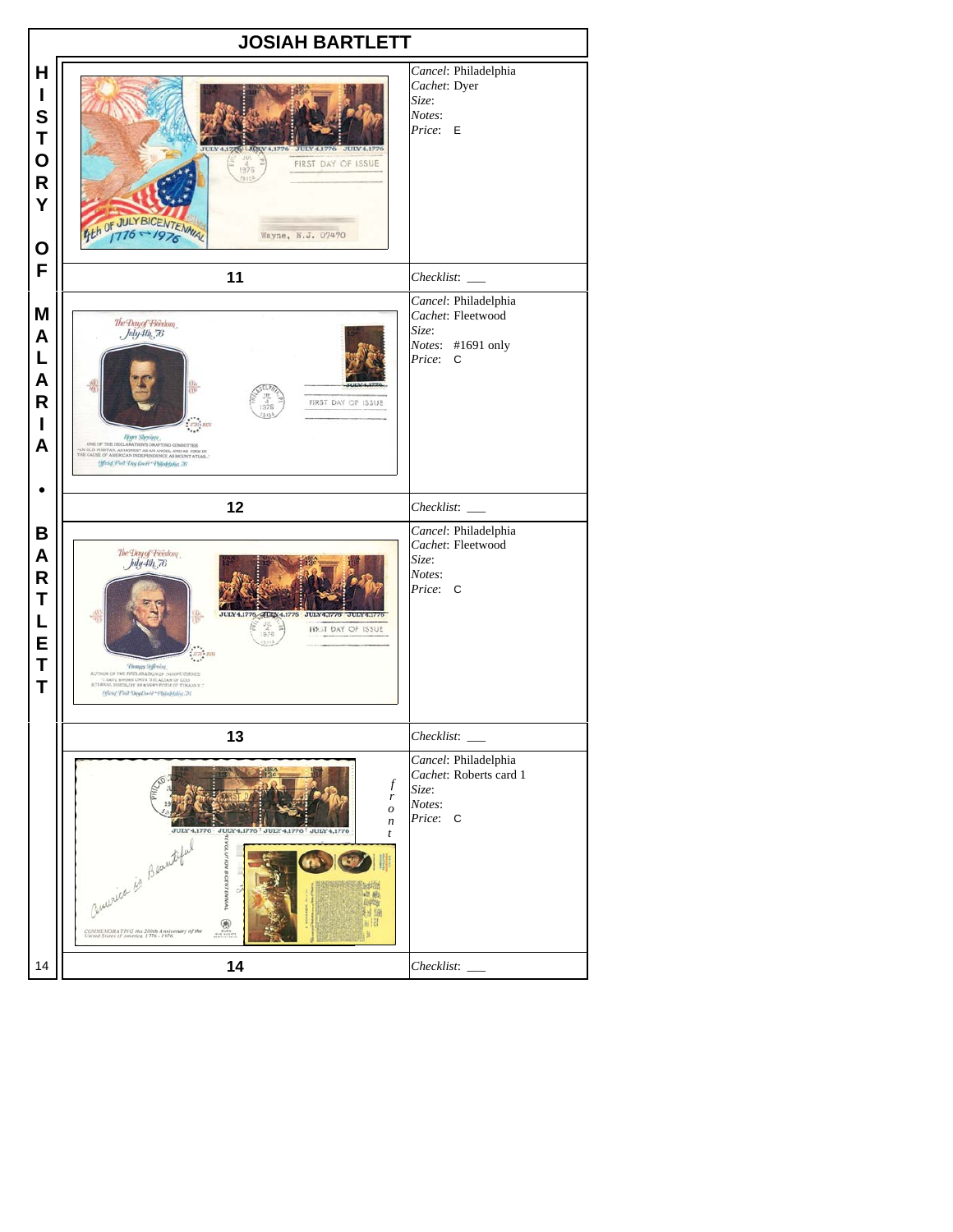| Cancel: not canceled<br>$\mathcal{f}$<br>Cachet: Roberts card 2<br>L<br>r<br>Size:<br>$\boldsymbol{o}$<br>Notes:<br>n<br>Price: C<br>t<br>Т<br>Y4,1776 JULY 4,1776 JULY 4,1776 JULY<br><b>FEVOLUTION BICENTENNIAL</b><br>Comenication de Brandified<br>÷<br>ican Revoluti<br>THE DECLARATION OF INDEPENDENCE: (1)<br>The signing (2) Thomas Jefferson (3) Benjamin<br>Franklin<br>METHOD TAXABLE CONSTRUCTION AND INSTALL<br>F<br>15<br>Checklist:<br>Cancel: Philadelphia<br>Cachet: Toelcke<br>Size:<br>Notes: possibly an add-on cachet<br>L<br>Price: C<br>JULY 4,1776 JULY 4,1776 JULY 4,1776<br>JULY A1226<br>FIRST DAY OF ISSUE<br>1976<br>Н<br>Villa Park Ill 60181<br>16<br>$Checklist:$ $\_\_$<br>Cancel: Philadelphia<br>Cachet:<br>Size:<br>Declaration of Independence<br>Notes: with coin<br>The Nation's First Official Decument<br>Price: C<br>Т<br><b>INCREAS PRINCIPAL CONTROL</b><br>FIRST DAY OF ISSUE<br>L<br>E<br>John Hancock<br>Т<br>т<br>First Official Signer - July 4, 1776<br>17<br>Checklist:<br>Cancel: Philadelphia<br>Cachet: coin<br>Size:<br>Notes:<br>Price: C<br>JULY 61786, YULY 4.1776 : JULY 4.1776 : JULY 4.1776<br><b>FIRST DAY OF ISSUE</b><br>1976 BICENTENNIAL FIRST DAY COVER<br>18<br>Checklist:<br>15 | <b>JOSIAH BARTLETT</b> |                            |  |
|------------------------------------------------------------------------------------------------------------------------------------------------------------------------------------------------------------------------------------------------------------------------------------------------------------------------------------------------------------------------------------------------------------------------------------------------------------------------------------------------------------------------------------------------------------------------------------------------------------------------------------------------------------------------------------------------------------------------------------------------------------------------------------------------------------------------------------------------------------------------------------------------------------------------------------------------------------------------------------------------------------------------------------------------------------------------------------------------------------------------------------------------------------------------------------------------------------------------------------------------------|------------------------|----------------------------|--|
|                                                                                                                                                                                                                                                                                                                                                                                                                                                                                                                                                                                                                                                                                                                                                                                                                                                                                                                                                                                                                                                                                                                                                                                                                                                      |                        | Н<br>S<br>О<br>R<br>Y<br>Ο |  |
|                                                                                                                                                                                                                                                                                                                                                                                                                                                                                                                                                                                                                                                                                                                                                                                                                                                                                                                                                                                                                                                                                                                                                                                                                                                      |                        |                            |  |
|                                                                                                                                                                                                                                                                                                                                                                                                                                                                                                                                                                                                                                                                                                                                                                                                                                                                                                                                                                                                                                                                                                                                                                                                                                                      |                        | Μ<br>A<br>Α<br>R<br>A      |  |
|                                                                                                                                                                                                                                                                                                                                                                                                                                                                                                                                                                                                                                                                                                                                                                                                                                                                                                                                                                                                                                                                                                                                                                                                                                                      |                        |                            |  |
|                                                                                                                                                                                                                                                                                                                                                                                                                                                                                                                                                                                                                                                                                                                                                                                                                                                                                                                                                                                                                                                                                                                                                                                                                                                      |                        | В<br>Α<br>R                |  |
|                                                                                                                                                                                                                                                                                                                                                                                                                                                                                                                                                                                                                                                                                                                                                                                                                                                                                                                                                                                                                                                                                                                                                                                                                                                      |                        |                            |  |
|                                                                                                                                                                                                                                                                                                                                                                                                                                                                                                                                                                                                                                                                                                                                                                                                                                                                                                                                                                                                                                                                                                                                                                                                                                                      |                        |                            |  |
|                                                                                                                                                                                                                                                                                                                                                                                                                                                                                                                                                                                                                                                                                                                                                                                                                                                                                                                                                                                                                                                                                                                                                                                                                                                      |                        |                            |  |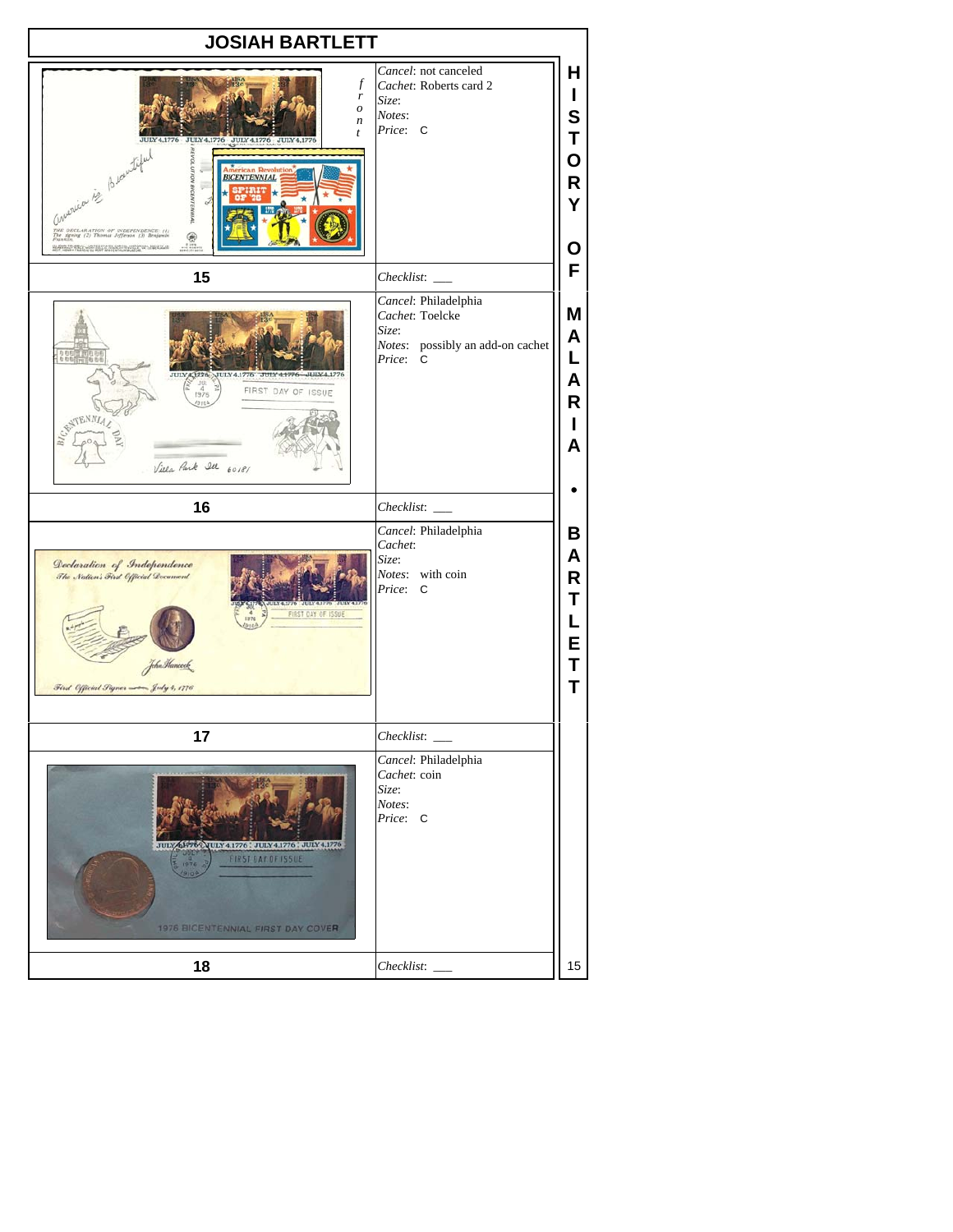|                                                                                                                        | <b>JOSIAH BARTLETT</b>                                                                                                                                                                                                  |                                                                                                                                                                                                                                 |
|------------------------------------------------------------------------------------------------------------------------|-------------------------------------------------------------------------------------------------------------------------------------------------------------------------------------------------------------------------|---------------------------------------------------------------------------------------------------------------------------------------------------------------------------------------------------------------------------------|
| H<br>$\mathbf I$<br>S<br>T<br>O<br>R<br>Y                                                                              | <b>195</b><br>STOM<br>NOV.<br>21<br>1976<br>03848<br>SICKELO THE DECLARATION OF INDEPENDENCE<br>Josiah Bartlett<br>Josiah Bartlett, 1728-1795/New Hampshire<br>OFFICIAL COMMEMORATIVE OF THE PHILADELPHIA 76 COMMESSION | Cancel: Kingston, NH: November<br>21, 1976<br>Cachet: Fleetwood<br>Size:<br>Notes: Bartlett featured in cachet<br>on cover canceled at his<br>hometown (after 1750) on<br>the anniversary of his birth<br>Price:<br>$\mathbf C$ |
| $\mathbf O$<br>F                                                                                                       | A                                                                                                                                                                                                                       |                                                                                                                                                                                                                                 |
| M<br>A<br>L<br>A<br>$\overline{\mathsf{R}}$<br>$\mathbf I$<br>$\boldsymbol{A}$<br>B<br>A<br>R<br>T<br>L<br>E<br>T<br>T |                                                                                                                                                                                                                         |                                                                                                                                                                                                                                 |
| 16                                                                                                                     |                                                                                                                                                                                                                         |                                                                                                                                                                                                                                 |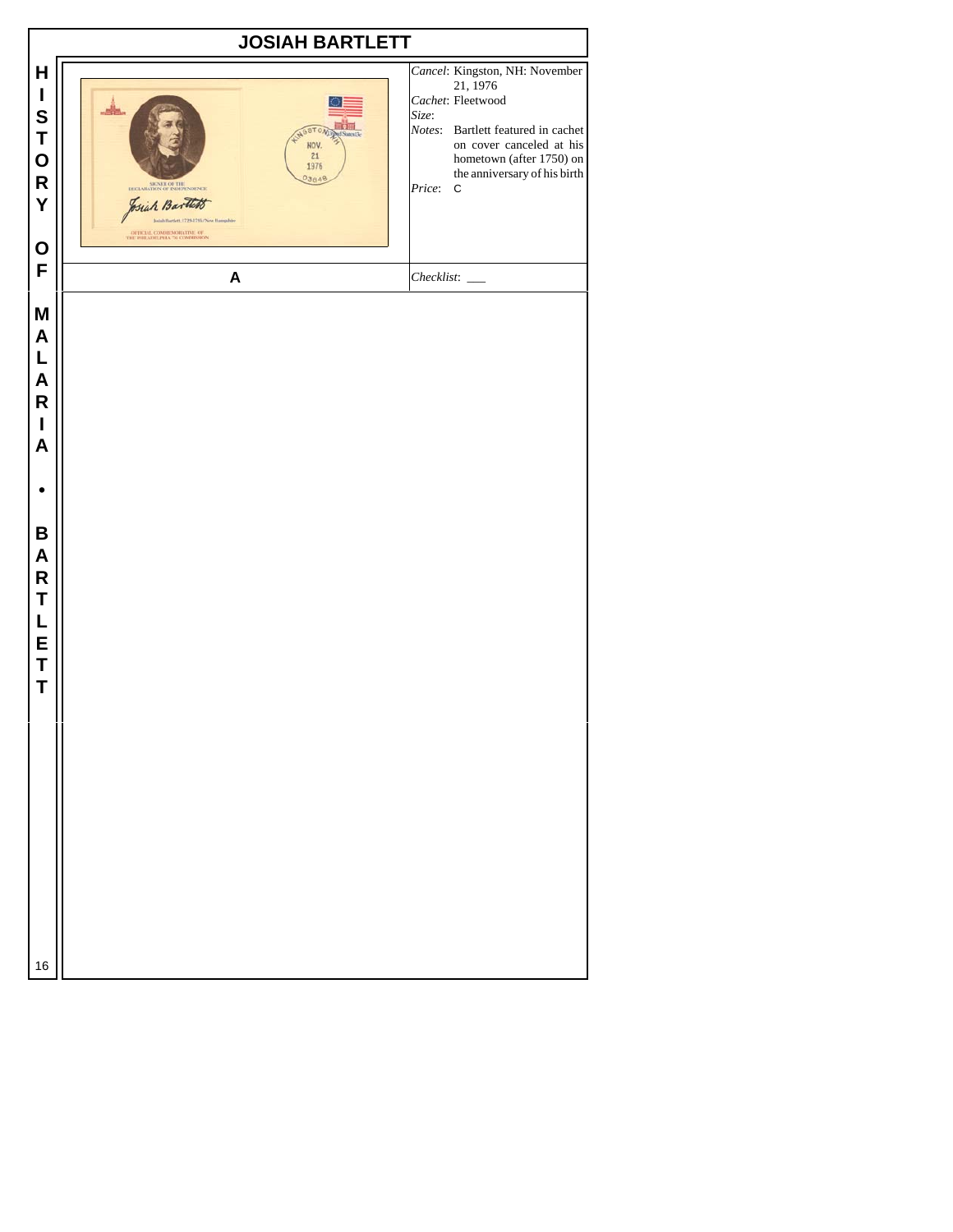|                                                 |                                                                                                                                | <b>JOSIAH BARTLETT</b>                                                                                                                                                                                                                                        |
|-------------------------------------------------|--------------------------------------------------------------------------------------------------------------------------------|---------------------------------------------------------------------------------------------------------------------------------------------------------------------------------------------------------------------------------------------------------------|
|                                                 |                                                                                                                                | н<br><b>UPPER VOLTA</b>                                                                                                                                                                                                                                       |
| <b>Bartlett in painting</b><br>by John Trumbull | Issue Date:<br>Designer:<br>Producer:<br>Process:<br>Quantity:<br>Perforations: 11<br>Margins:<br>Purpose:<br>Notes:<br>Price: | February 17, 1975<br>Vasarhelyi<br>S<br>lithography<br>O<br>R<br>Vasarhelyi at bottom center in black<br>commemorate the signing of the Declaration of<br>Y<br>Independence<br>stamp design includes Bartlett in image of U.S. type of<br>1869<br>О<br>Α<br>F |
| 353                                             | Checklist:                                                                                                                     | $unused$ __ used __ fdc __ other __                                                                                                                                                                                                                           |
|                                                 | Notes:<br>Price:                                                                                                               | Μ<br>as: imperforate<br>В<br>Α<br>Α<br>R                                                                                                                                                                                                                      |
| 353i                                            | Checklist:                                                                                                                     | A                                                                                                                                                                                                                                                             |
|                                                 |                                                                                                                                | В<br>A<br>R<br>E                                                                                                                                                                                                                                              |
| 353P                                            |                                                                                                                                | Τ<br>Checklist:<br>T                                                                                                                                                                                                                                          |
|                                                 |                                                                                                                                |                                                                                                                                                                                                                                                               |